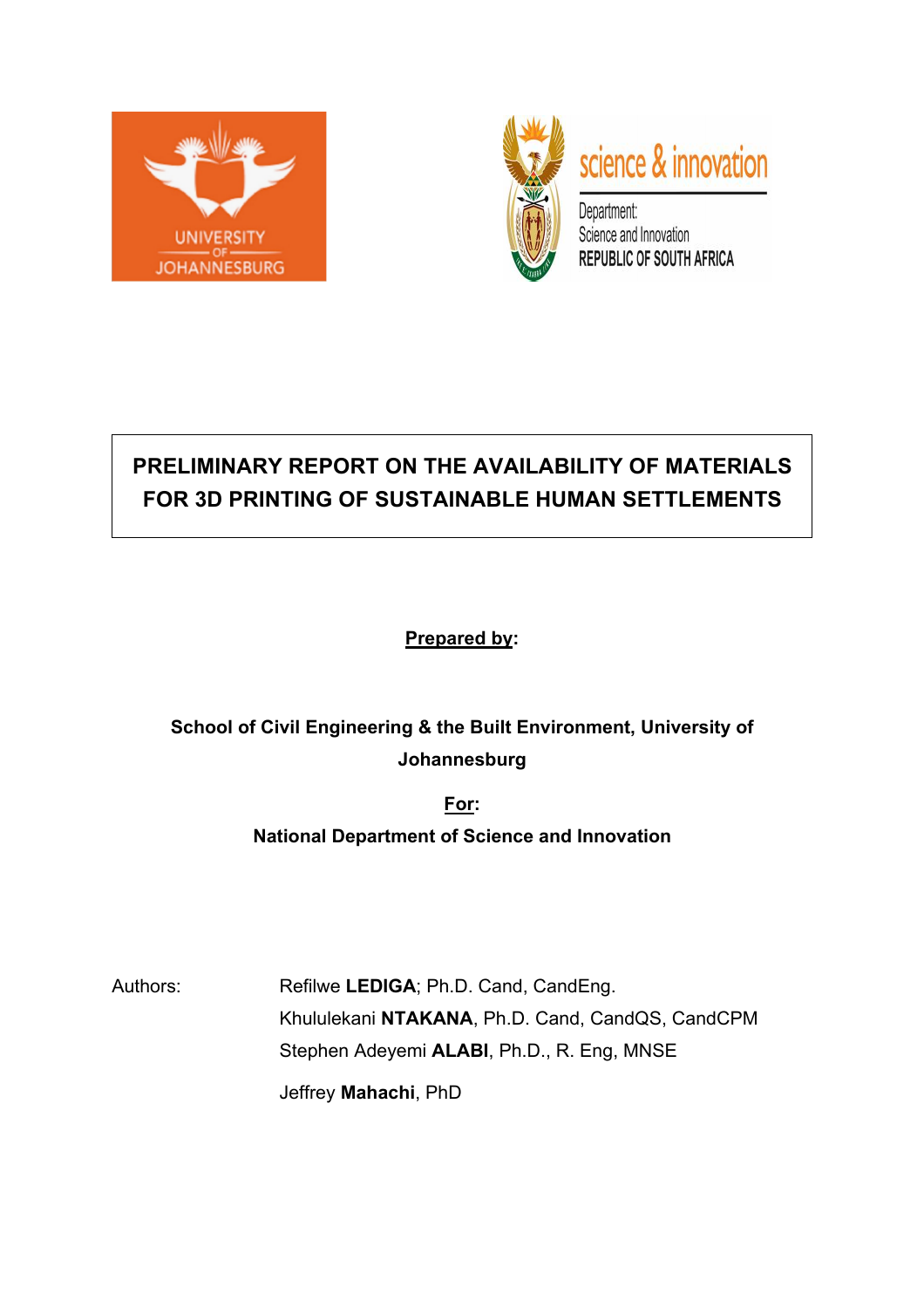## **Contents**

|    | 1.1   |                                                                                   |
|----|-------|-----------------------------------------------------------------------------------|
|    | 1.2   |                                                                                   |
|    |       |                                                                                   |
|    | 2.1   |                                                                                   |
|    | 2.2   |                                                                                   |
|    | 2.3   |                                                                                   |
|    | 2.4   |                                                                                   |
|    | 2.5   |                                                                                   |
|    | 2.6   |                                                                                   |
|    |       |                                                                                   |
|    | 3.1   |                                                                                   |
|    | 3.2   |                                                                                   |
|    | 3.3   |                                                                                   |
|    | 3.4   |                                                                                   |
|    | 3.4.1 |                                                                                   |
|    | 3.4.2 |                                                                                   |
|    |       | 3.4.3 Locally available materials in South Africa for use in 3D printing additive |
|    |       |                                                                                   |
| 5. |       |                                                                                   |
| 6. |       |                                                                                   |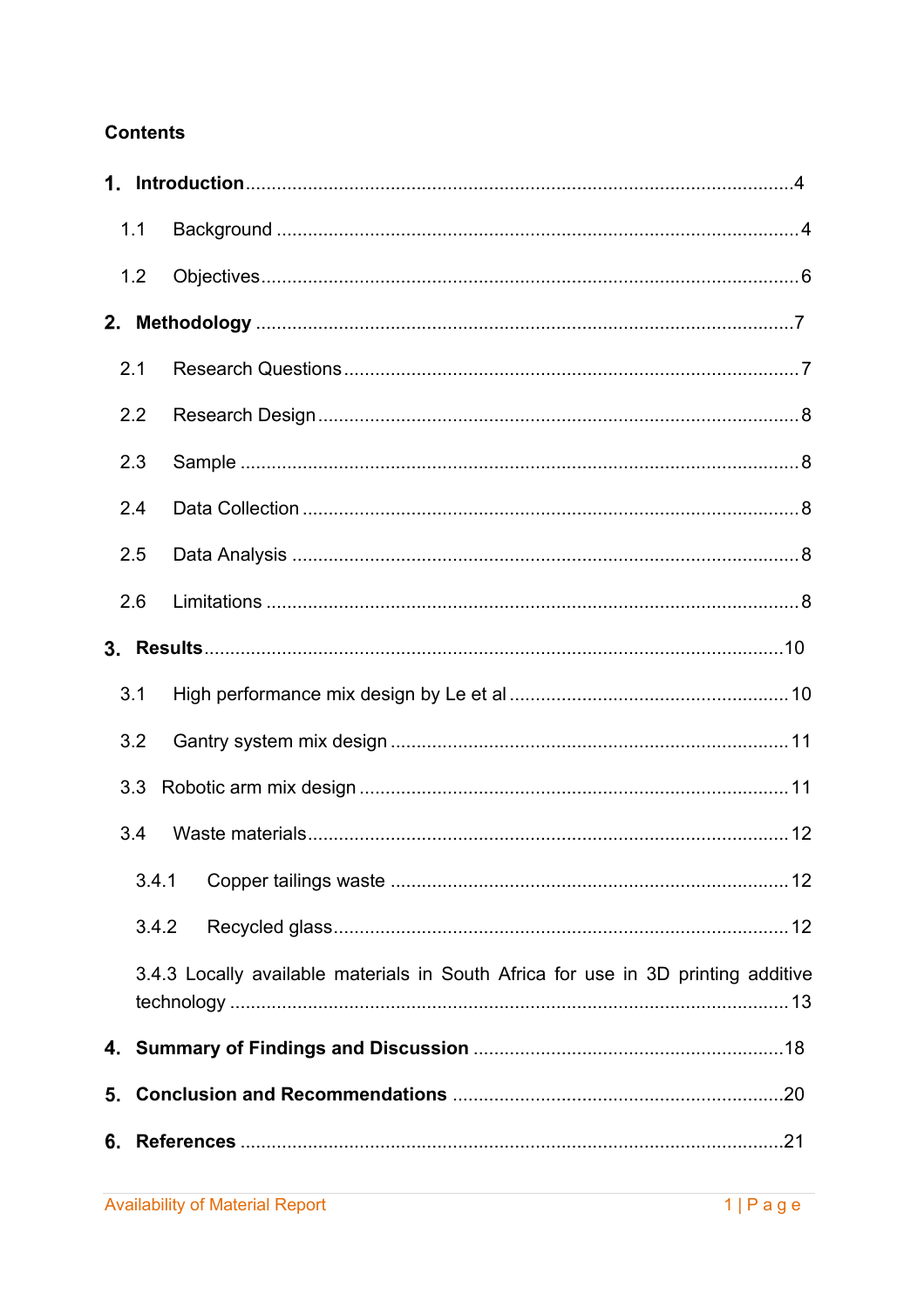## **List of Tables**

| Table 3.1: Composition of high-performance concrete (HPC) in weight %  10        |  |
|----------------------------------------------------------------------------------|--|
|                                                                                  |  |
|                                                                                  |  |
|                                                                                  |  |
| Table 3.5: Mix for recycling oil sludge and C&D waste into building materials 16 |  |
|                                                                                  |  |
|                                                                                  |  |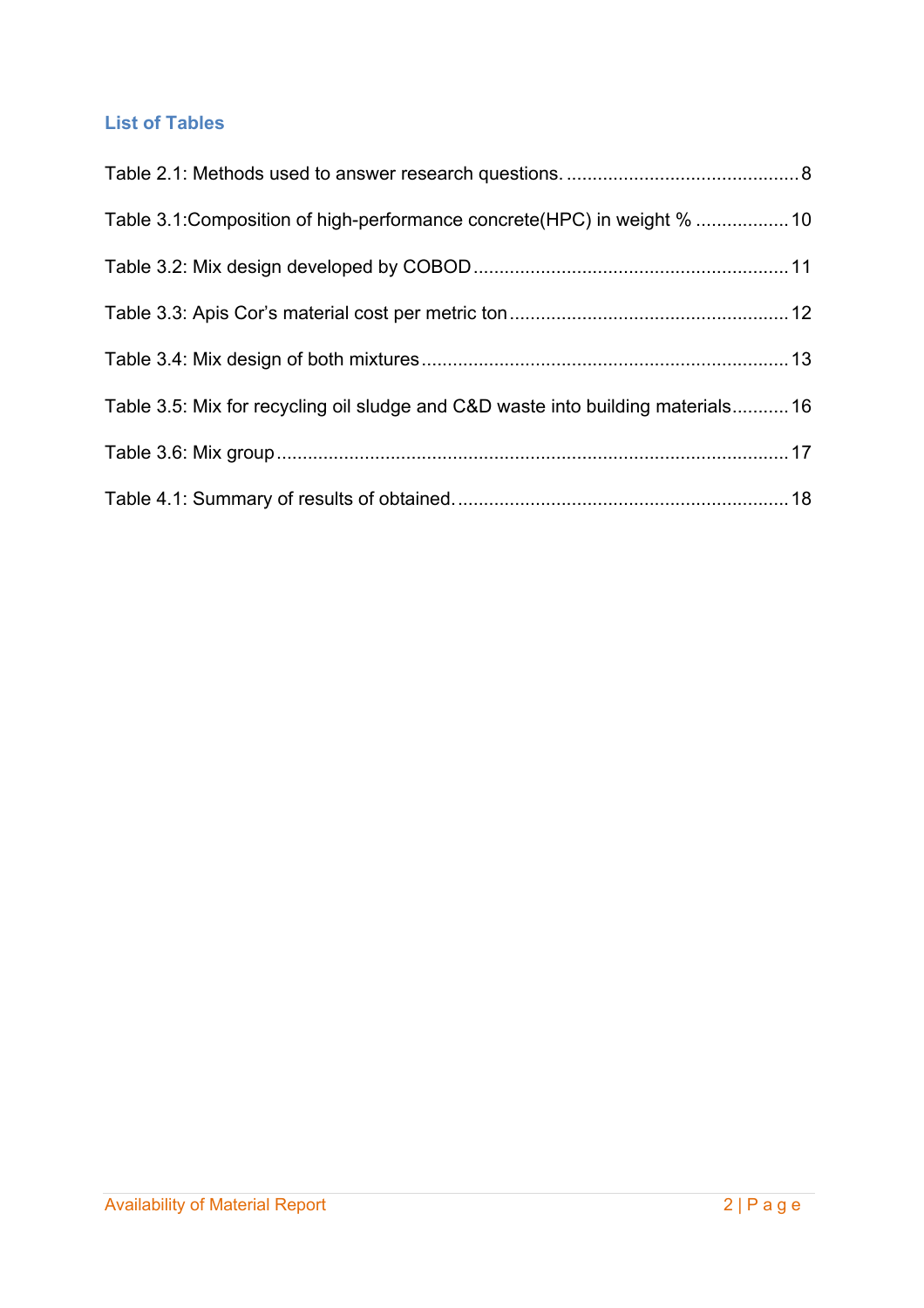## **List of Figures**

| Figure 3.3: Recycling processes of oil sludge and C&D waste into building materials |  |
|-------------------------------------------------------------------------------------|--|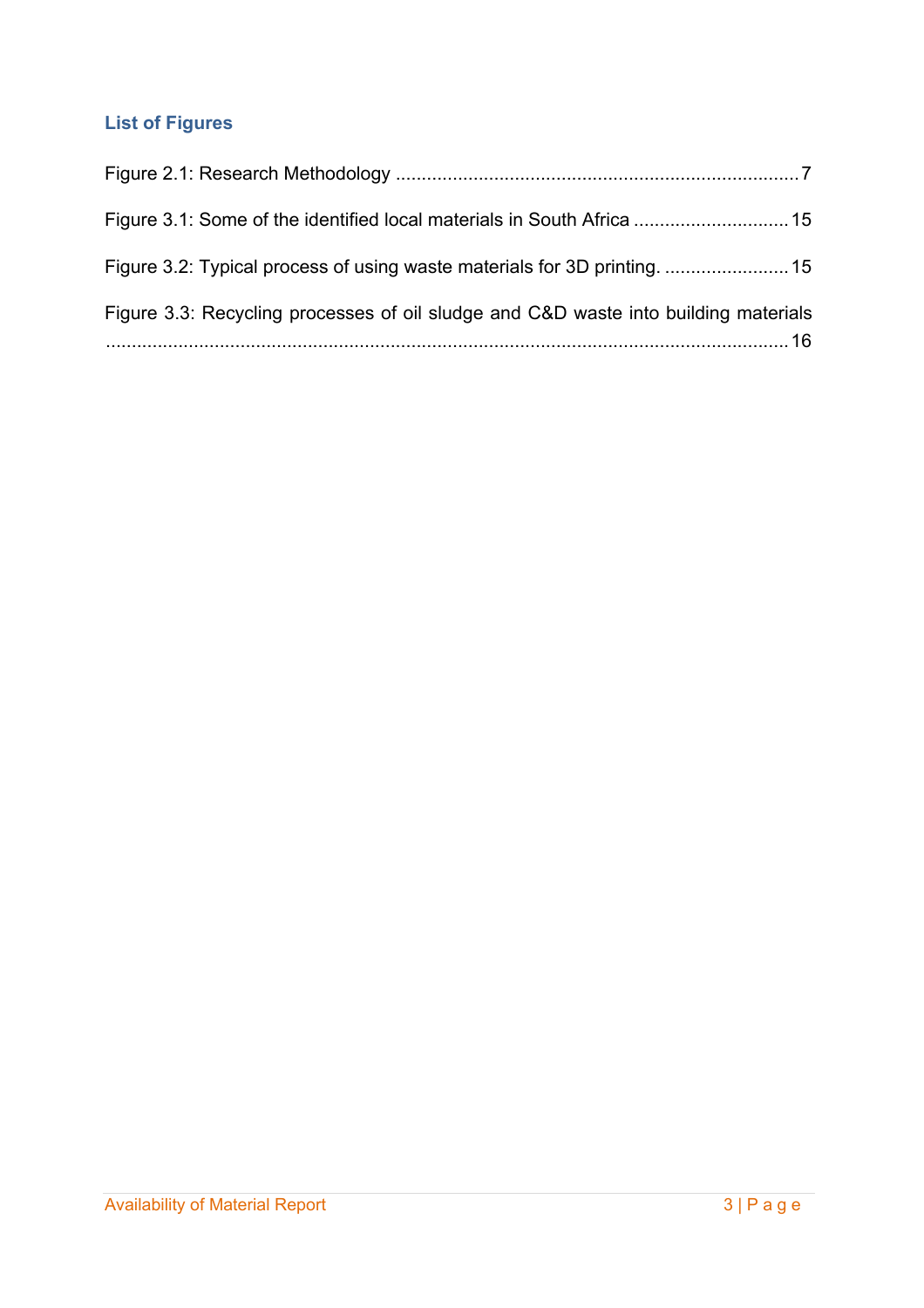#### **Introduction**

#### **1.1 Background**

For the past two decades, South Africa as a country have witnessed a steady increase in its population; incidental to this growth are challenges and problems beseeching for attention and solution. One of these challenges is the need to provide adequate and affordable housing and accommodation for its teeming population, despite the best efforts of the national, provincial and local level governments, as well as that of private, individuals and institutions, are yet to be fully solved. Some of the reasons associated with the latter are: the high cost of construction; and construction materials, which made it nearly impossible for the low and middle-income individuals, who constitute about 80% of the population, to afford their own housing and accommodation needs. Thus, it becomes imperative to evolve solution to the costliness of building and construction materials and possibly develop viable, cheaper, alternative materials and construction method to meet the goal of Fourth Industrial Revolution (4IR).

However, in order to solve the problem of cost and speed of construction, the use of three-dimensional (3D) printing additive technologies is believed to provide a costsaving and fast method of construction. Hence, the Department of Science and Innovation of the Republic of South Africa through the University of Johannesburg has embarked on a pilot project to purchase the 3D printer for sustainable human settlements development.

In addition, it is well known that concrete/mortar is a composite and the most widely used material in the construction industry. Its primary constituents are cement, fine aggregate (sand), and water. However, the high cost of its constituents and environmental impact of its production have affected its availability for use. For example, Portland cement is obtained from cement clinker which is produced by heating powdered limestone and clay at temperature between  $1400^{\circ}$ C and  $1500^{\circ}$ C. Furthermore, it has been reported that the production of 1 ton of cement is accompanied by the release of 1 ton of carbon dioxide into the atmosphere. Even the quarrying operation involved in the production of quarry dust is energy-intensive. In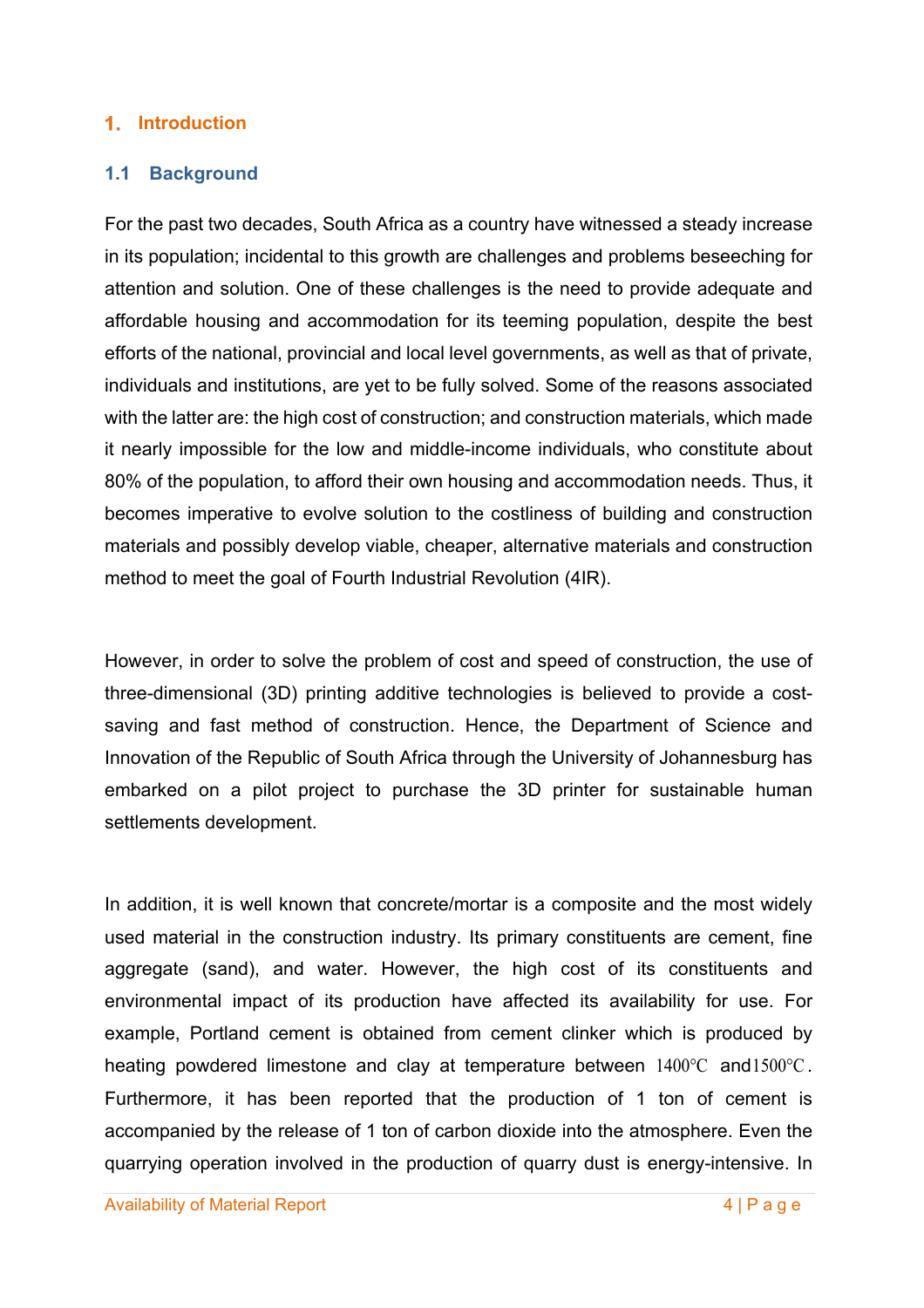other words, the combination of high-embodied energy and overall environmental recklessness inherent in the production of concrete/mortar are important cases against sustainable development. Any measure aimed at reducing the embodied energy in concrete mitigates the harm to the environment and reduce the unit cost of concrete/mortar production. Such a measure is therefore sustainable and environmentally friendly alternative to cement and aggregates.

The highlighted problems with the use of traditional aggregates and Portland cement for concrete/mortar production have necessitated the research for alternative cost effective binding materials that could partially or wholly replace the traditional construction materials. However, the generation of huge quantities of construction and demolition (C&D), industrial, and agricultural wastes, is associated with the activities related to infrastructural development. Due to these huge quantities of waste, the disposal is one of the major problems all over the world. Hence, instead of using these wastes for landfill or burning, which may contribute to gas emission, the utilization of the same as a potential substitution of natural aggregate and cement is a sustainable option for 3D printing concrete production. This will not only convert waste to wealth, but also reduce its impact on the environment.

For this project therefore, it is envisaged that there is an abundance of different wastes that is available across South Africa particularly in Johannesburg for use as sustainable materials for 3D printing additive technology for human settlements. This document seeks to compile different mortar mixes as a partial replacement of cement in the development of new, durable, and low-cost self-compacting, recycled and geopolymer concrete/mortar, namely:

- Industrial wastes (i.e., sludge, blast furnace slag as a binder, recycled fine aggregate);
- Construction and demolition (C&D) wastes (i.e., ceramic tiles, recycled concrete aggregate, recycled mortar);
- Pozzolans from agricultural (i.e., Rice Husk Ash, POFA, Biogas fuel ash); and
- Other wastes (Fly Ash)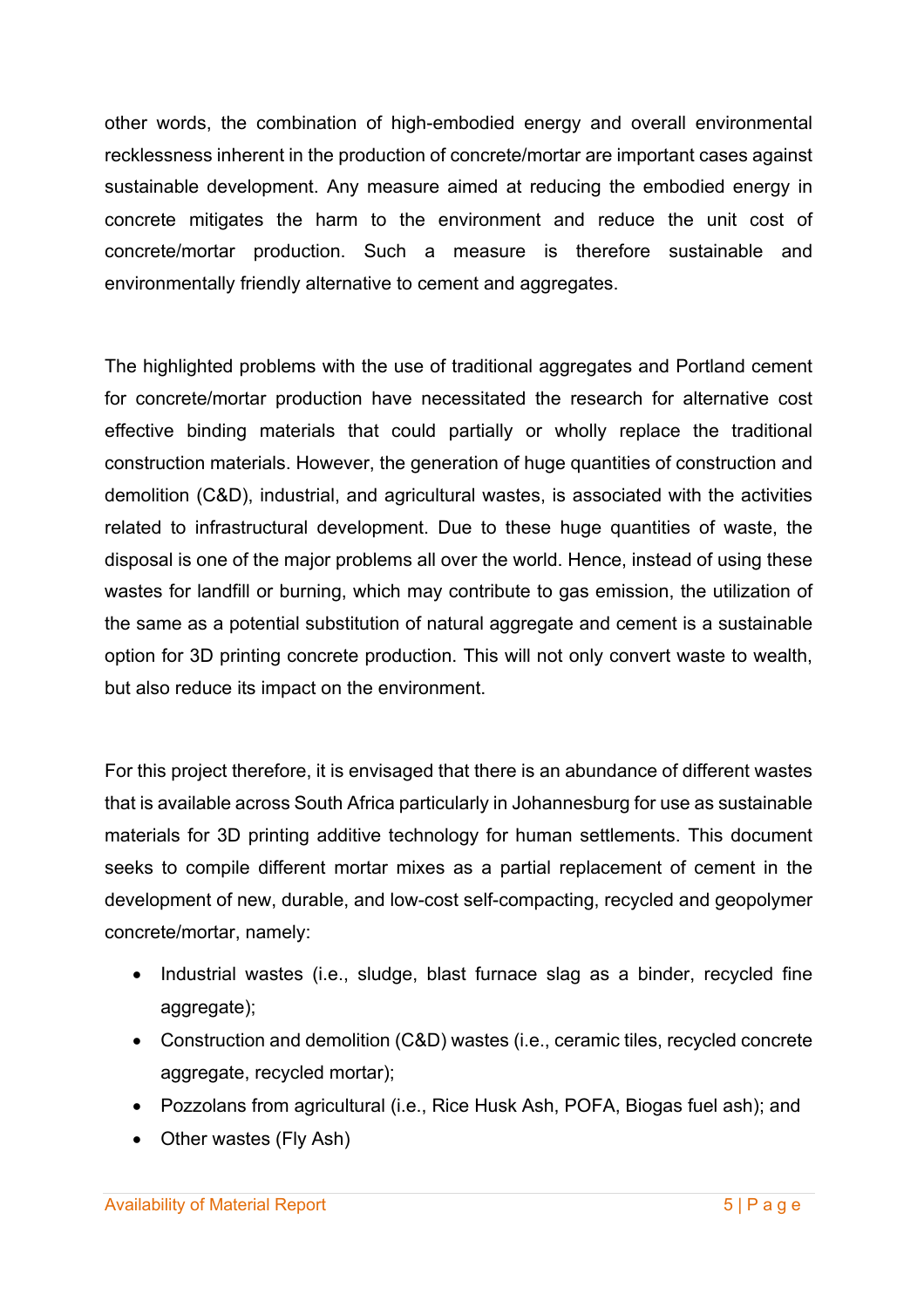It is expected that the produced concrete/mortar from these waste will be cheaper and more sustainable alternative to conventional concrete. This is also expected to be environmentally responsible, sustainability-conscious and budget-responsive one.

#### **1.2 Objectives**

The objectives of this report are to:

- Identify materials used in 3DCP;
- Identify locally available 3DCP materials;
- Review of the costs of 3DCP materials; and
- Recommend the most appropriate material available for local 3DCP.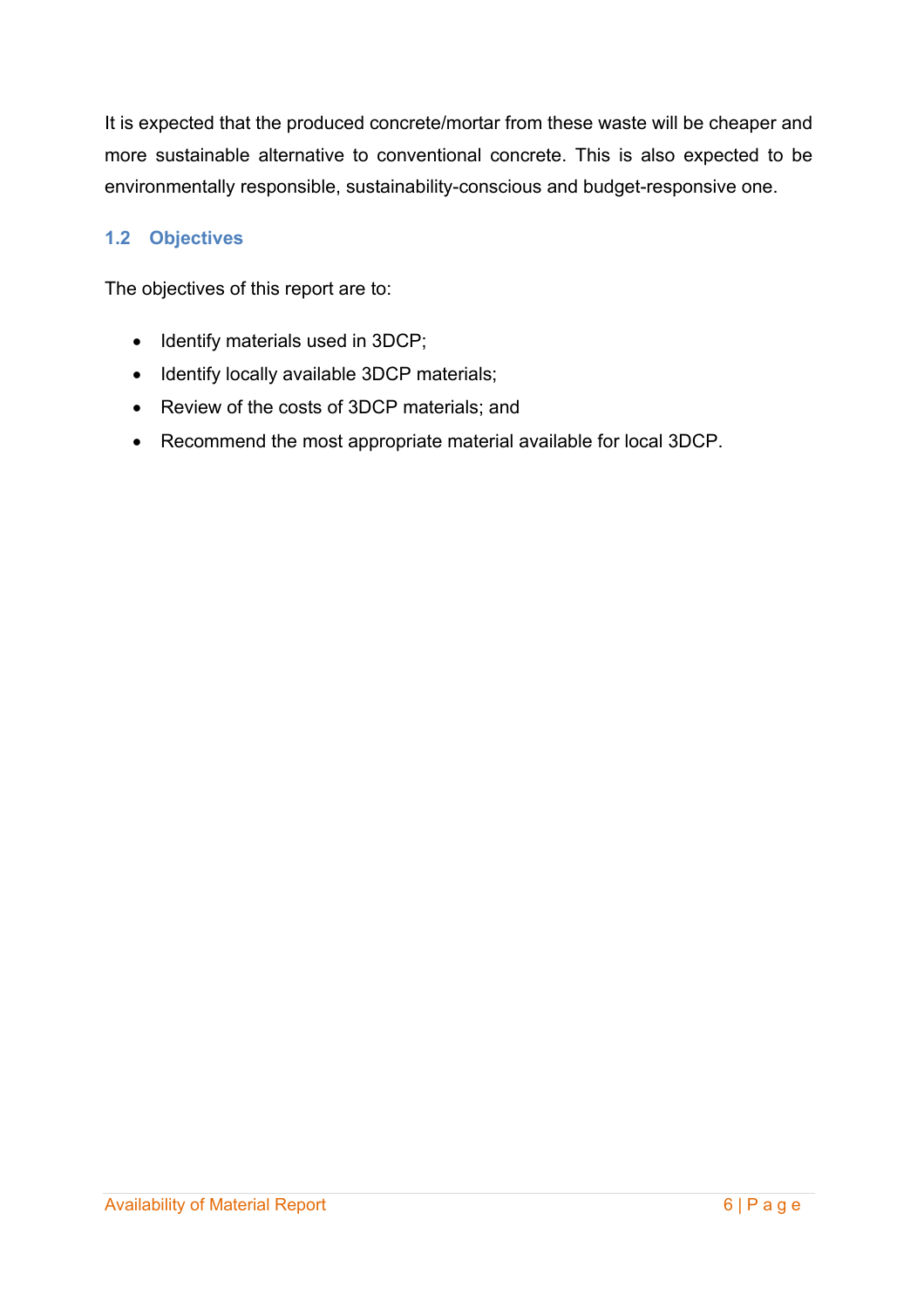#### **Methodology**

#### **2.1 Research Questions**

The following questions were engaged for resolution:

- i) How and where can 3DCP material be sourced locally?
- ii) Is the price of the identified 3DCP material financially viable?
- iii) Where can 3DCP material be sourced?

The methodology was categorised into three stages as shown in Figure 2.1. The first stage was to critically review the literatures on available locally and international 3DCP mix designs. The second stage is to identify individual materials from the mix designs. In the third stage, cost of materials will be calculated, and suppliers identified. The final stage was to combine all the data, summarize and make recommendations.

# • Local and international 3DCP mix designs. • Identify materials used. Literature Review •Cost of materials required. Exploratory Stage<br>  $\begin{array}{r} \text{Cost of materials requires} \\ \text{Identity material supplies} \end{array}$ •Summary of research findings and recommendations. Synthesis of Research Process and Outcomes

#### **Figure 2.1: Research Methodology**

#### **Source:** Researcher's construct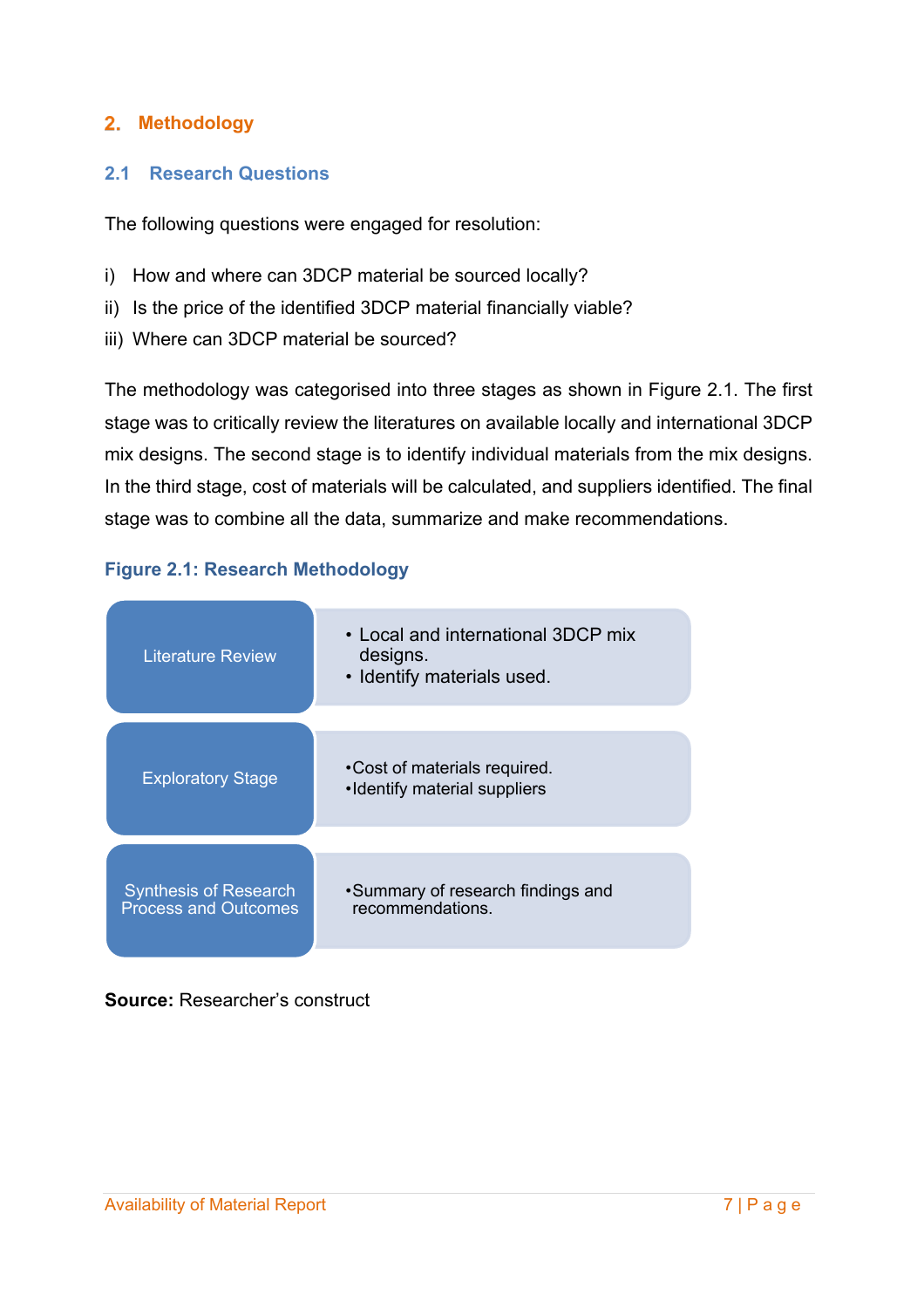#### **2.2 Research Design**

The report on the availability of the availability of materials for 3DCP used quantitative method to answer the research questions above. The following table summarises the methods used to answer each question:

#### **Table 2.1: Methods used to answer research questions.**

| <b>Research Question</b>                                            | <b>Method Used to Answer Question</b>                                      |
|---------------------------------------------------------------------|----------------------------------------------------------------------------|
| What are the mix designs used in 3DCP<br>locally and intentionally? | This was done through critical literature<br>review and Online search      |
| Which materials are used for 3DCP?                                  | This was done through critical literature<br>review and Online search      |
| What is the cost of 3DCP?                                           | This was done by requesting quotations<br>from suppliers and online search |
| Where can 3DCP material be sourced<br>locally?                      | This was done by online search                                             |

#### **2.3 Sample**

The selection of materials and mix designs was based on literature review of published papers and information supplied by 3D concrete printer manufacturers.

#### **2.4 Data Collection**

The data was collected from published papers and various internet sources.

#### **2.5 Data Analysis**

The qualitative analysis was done by the application of the engineering judgement through prior knowledge/information.

#### **2.6 Limitations**

Report on the visitations to the suppliers was not included because of the travel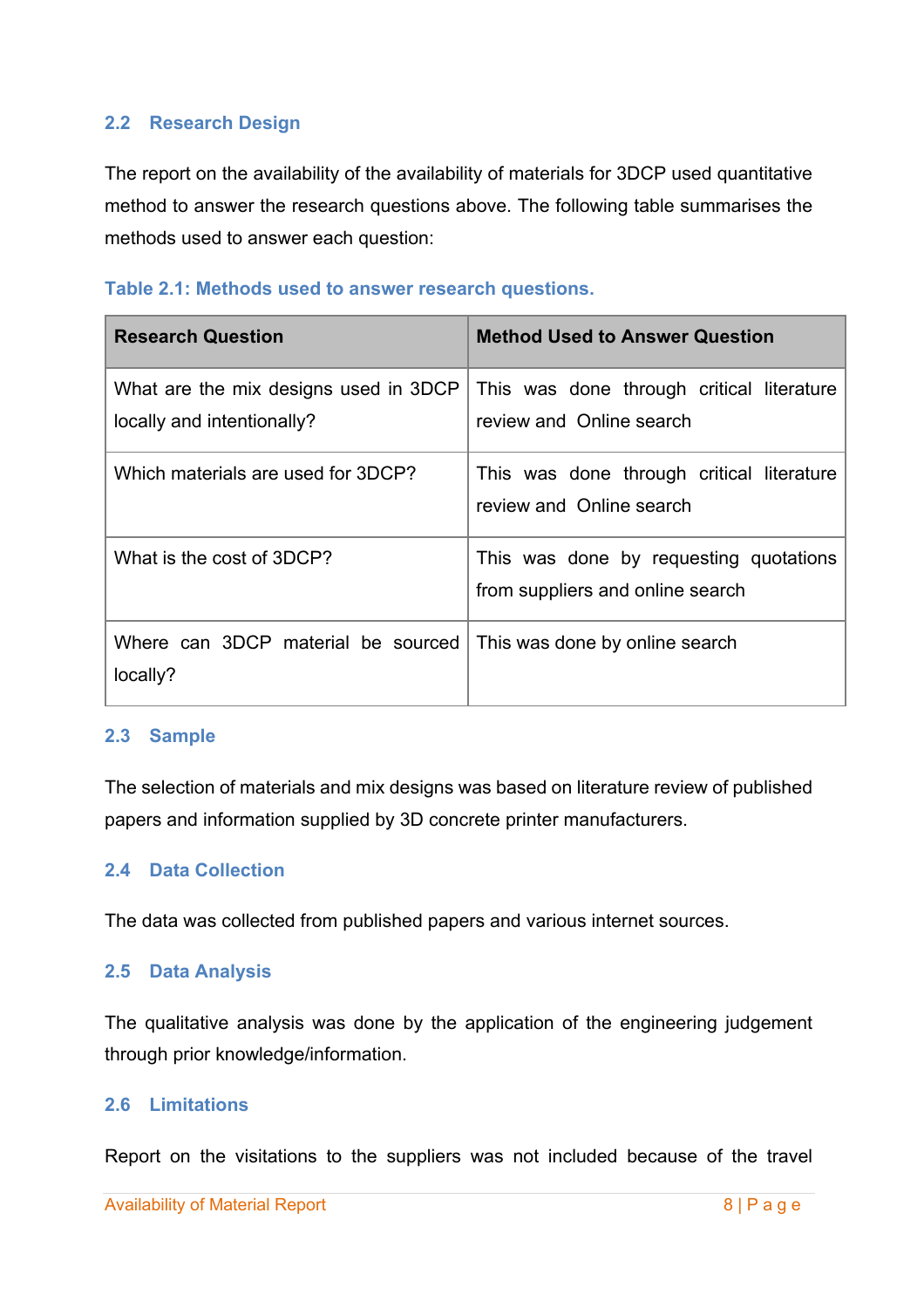restrictions as a result of the Coronavirus pandemic. Information on mix design by machine manufacturers is also very limited because they regard this as their intellectual property.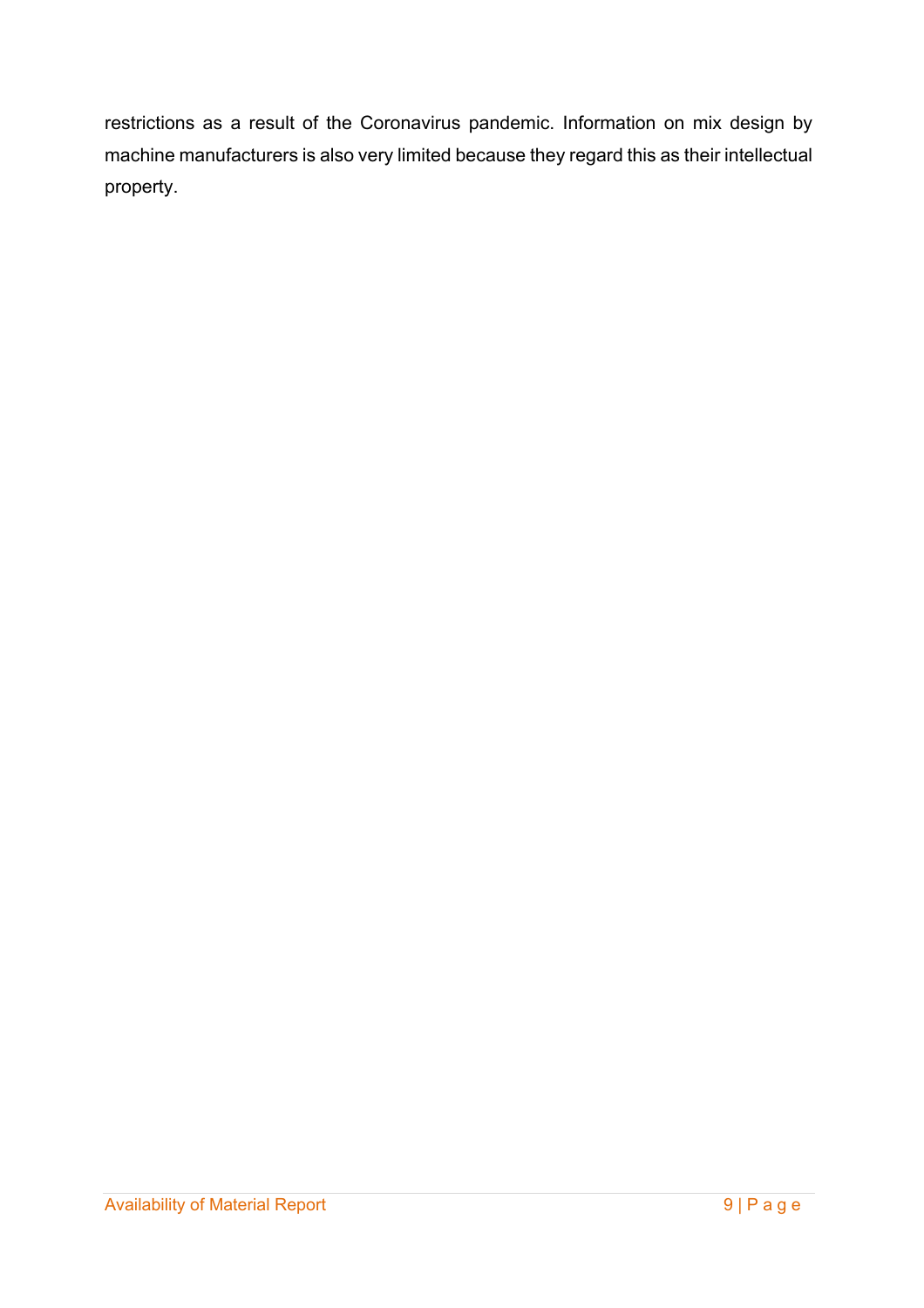#### **Results**

This section will focus on the materials and mix designs that are currently being used for 3DCP applications.

#### **3.1 High performance mix design by Le et al**

The mix design has been one of the most commonly used designs for 3DCP and has broadly laid the foundation for 3DCP formulae as shown in Table 3.1 below (Le et al., 2012).

- 3:2 sand-binder (sand aggregate contains no particles larger than 2 mm).
- Binder: 70% cement, 20% fly ash and 10% silica fumes.
- 1.2 kg/m<sup>3</sup> micro polypropylene fibres (12/0.18 mm in length/diameter).
- 0.26 water-cement (w/c) ratio.
- 1% polycarboxylate based superplasticizer and 0.5% retarder (amin –tris, citric acid and formaldehyde).

#### **Table 3.1:Composition of high-performance concrete(HPC) in weight %**

| <b>Component</b>    | Composition (wt. %) |
|---------------------|---------------------|
|                     |                     |
| Sand                | 53.5                |
| Cement CEM I 52,5 N | 25.0                |
| Class F Fly Ash     | 7.1                 |
| Silica Fume         | 3.6                 |
| Water               | 9.3                 |
| Polypropylene fibre | 0.05                |
| Superplasticizer    | 1.0                 |
| Retarder            | 0.5                 |

**Source:** (Le et al., 2012)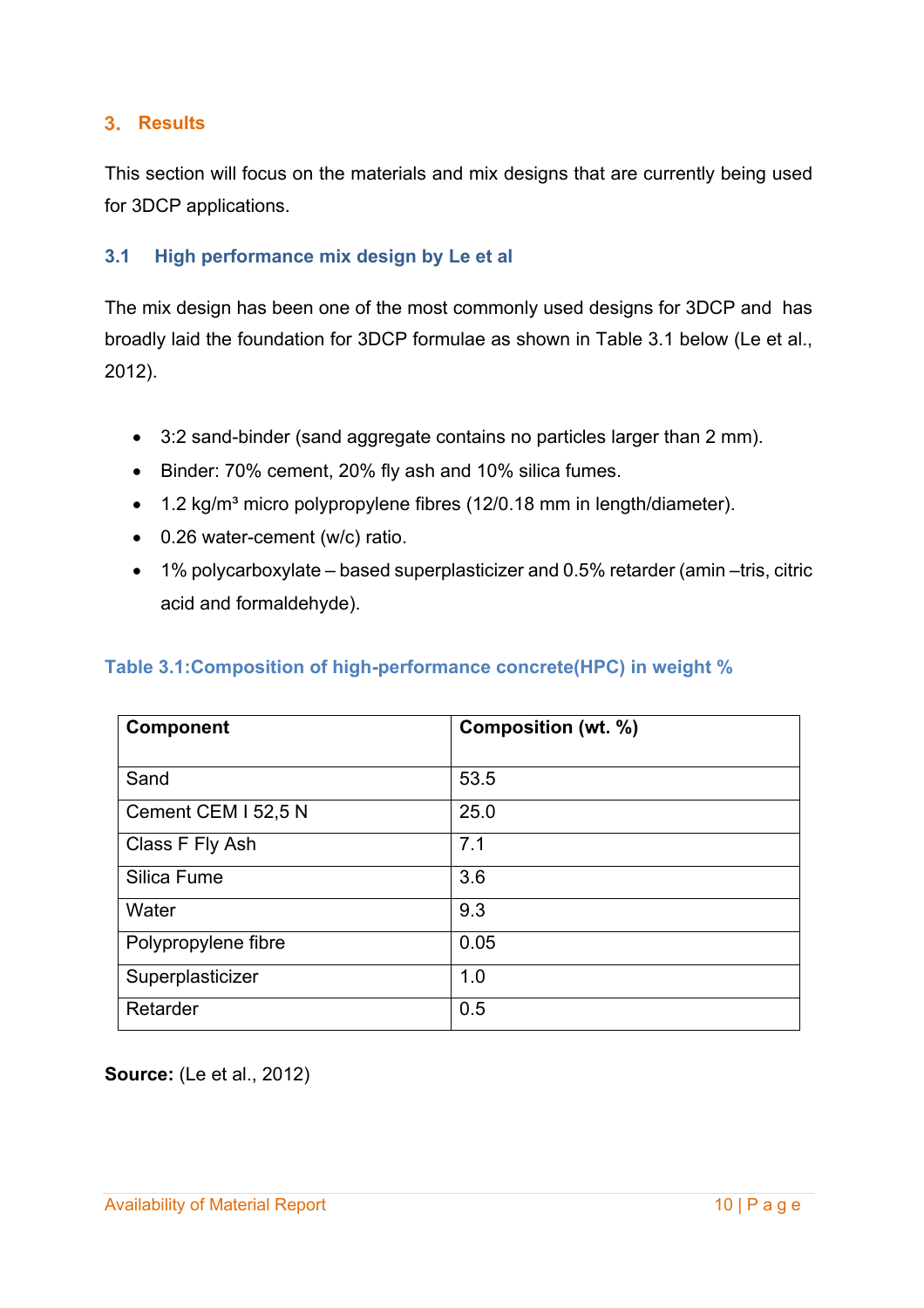#### **3.2 Gantry system mix design**

This mix design is viable but not limited for gantry-based systems. The mix below was developed by a 3D concrete printer manufacturer called COBOD that manufactures gantry based systems. Instead of a prepackaged material offering, they proposed a locally sourced material design shown in **Table 3.2**.

| <b>Material</b>               | Quantity | Percentage by weight |
|-------------------------------|----------|----------------------|
|                               | (tons)   |                      |
| Cement                        | 6,12     | 32%                  |
| 0-2 mm sand                   | 3,5      | 18%                  |
| 0-4 mm gravel                 | 3,5      | 18%                  |
| 0-4 mm recycled roofing tiles | 4,36     | 23%                  |
| Water                         | 1,66     | 9%                   |
| Glenium<br>631<br>sky         | 0,04     | $0\%$                |
| Superplasticizer              |          |                      |
| Crackstop fibers              | 0,02     | $0\%$                |
| <b>Total</b>                  | 19       | 100%                 |

#### **Table 3.2: Mix design developed by COBOD**

**Source:** COBOD (2019)

#### **3.3 Robotic arm mix design**

This mix design is viable but not limited for Robotic arm systems. It appears that most robotic arm manufactures prefer pre-packed materials, this may be due to the fragility of the system. Below is an example of a pre-packaged mix design developed by Apis Cor. The prepackaged materials only require the addition of sand, Portland cement and water.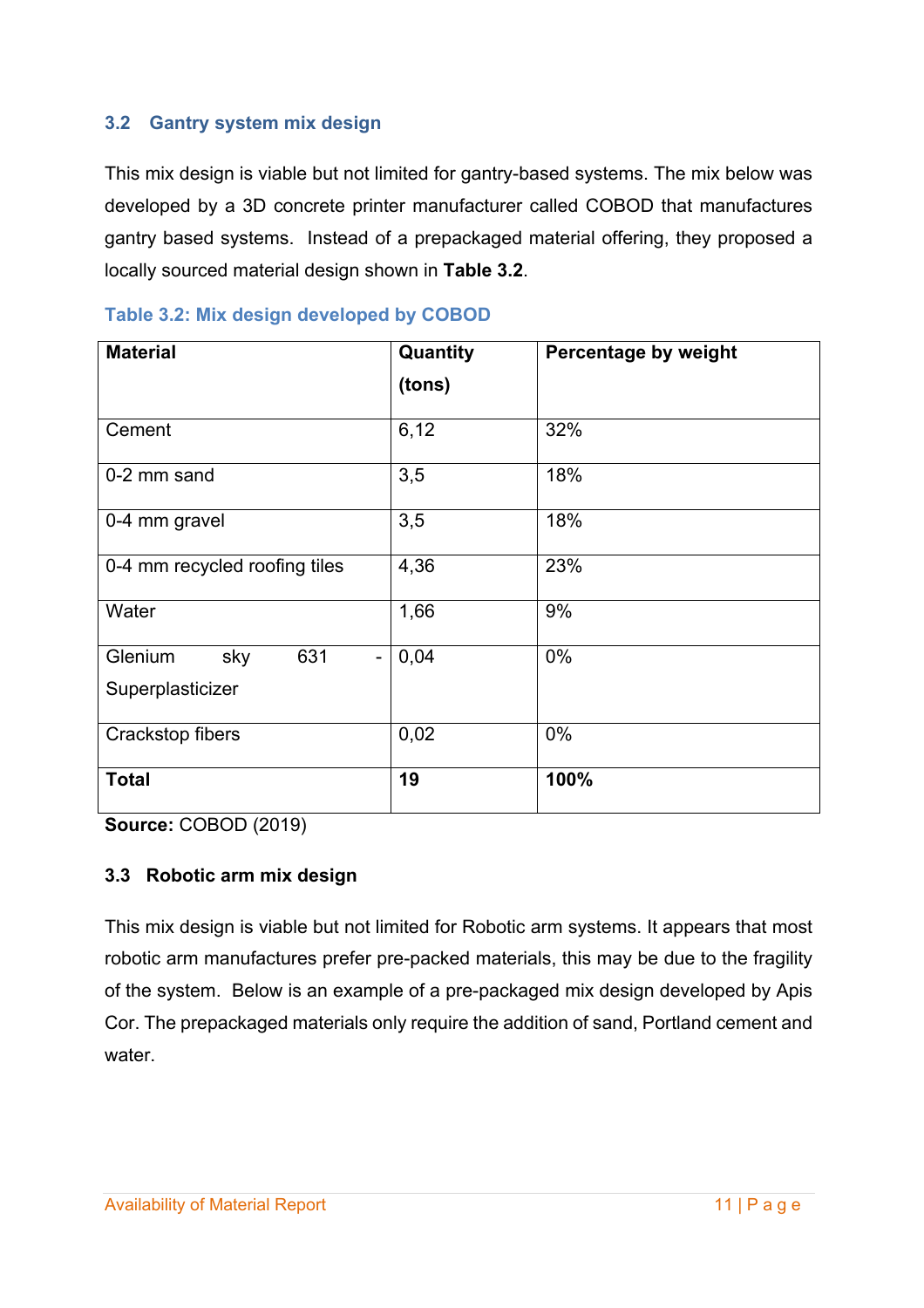#### **Table 3.3: Apis Cor's material cost per metric ton**

| <b>MATERIAL</b>                 | <b>QUANTITY</b> |
|---------------------------------|-----------------|
| <b>Ordinary Portland Cement</b> | 300 kg          |
| Dry Sand                        | 630 kg          |
| Apis Cor pre-blended additives  | 70 kg           |

**Source:** Apis-cor (2019)

#### **3.4 Waste materials**

Although there is limited research on the use of waste material for 3DCP applications, this section will focus on the possible use of waste material for 3DCP. The use of recycled material as a primary material in 3DCP could be game changing for the technology. This could drastically bring down the cost of materials used in 3DCP and make it very competitive in the industry.

#### **3.4.1 Copper tailings waste**

During the process of purifying of copper from the copper ores, there is solid waste material that is left behind; this waste material is referred to as copper tailing. The tailings are considered harmful to the ecological environment and are usually disposed. Copper tailing could be used in 3DCP and possibly reduce the cost of material (Ma, G. Li, Z. Wang, L 2018). Ma et al. ( 2018) conducted experiments that replaced sand in six proportions from 0% to 50% with waste copper tailings. The findings were evaluated using important 3DCP properties. Namely: extrudability, buildability, flowability, open time, fresh and hardened properties. The experiments showed that the optimum mix was when a substitution of 30% of copper tailing was used. This has displayed much higher mechanical properties and favourable buildabilty. The use of copper tailing could be used as waste material for 3DCP applications.

#### **3.4.2 Recycled glass**

Glass can cause bad adverse effects on the environment, and its disposal after usage has been a global issue. Research was conducted to assess the impact of recycled glass on 3DCP material as a substitution fine aggregate in the mix. Previous research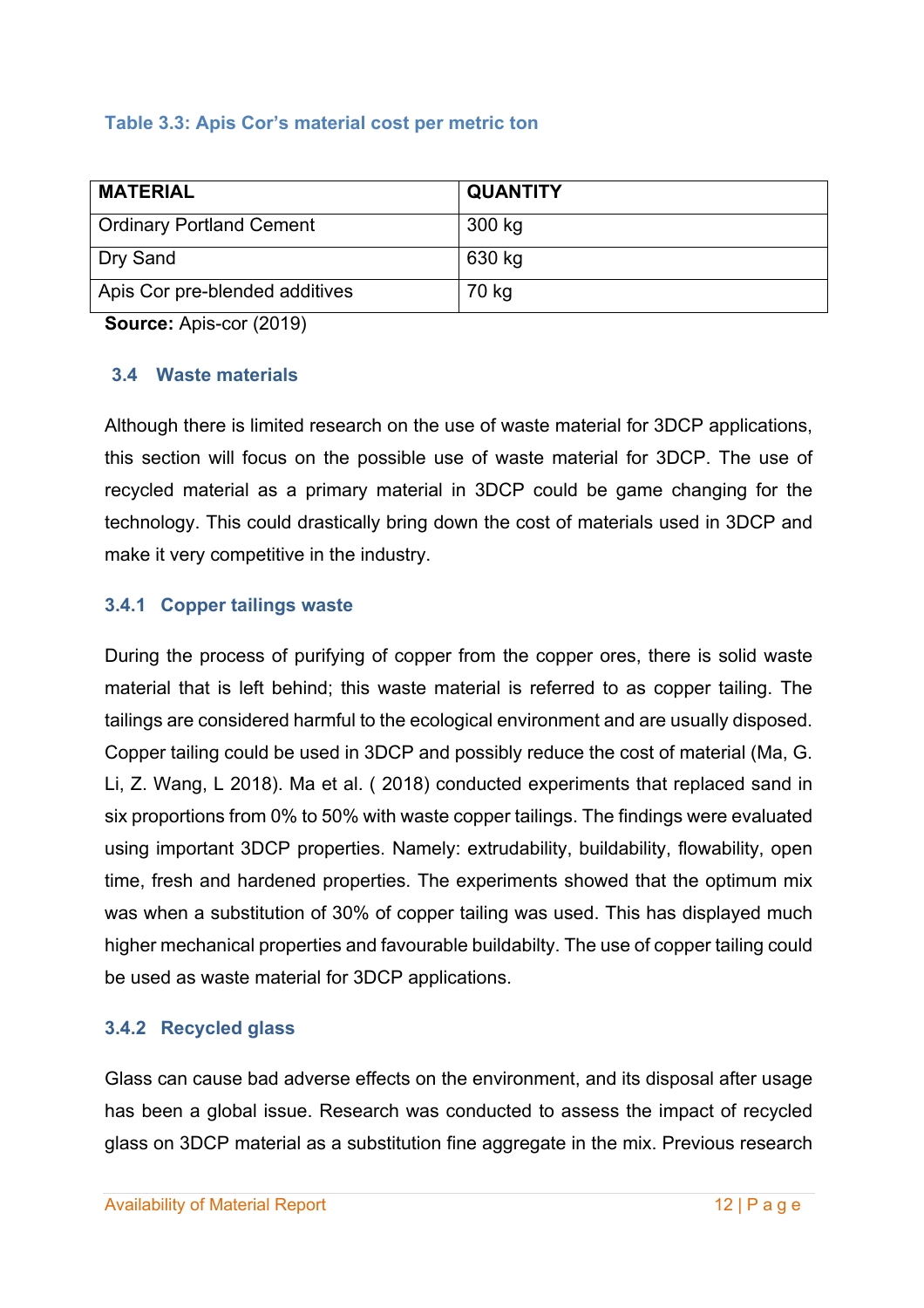has been conducted to analyse the use of recycled glass on concrete. Although concrete with recycled material displays better flow properties, it has been shown that recycled glass has lower mechanical properties compared to sand (Ting, G. Tay, T. Qian, Ye. Tan, M 2019). In the research, the river sand was replaced and compared against recycled glass. The design mix contained cement, fly ash, Silica fume, aggregate and water. The printing nozzle speed was 100 mm/s at a flow rate of 0.037 l/s and a layer printing height of 15mm.

#### **Table 3.4: Mix design of both mixtures**

| Cement       |  | to $ $ Fly |              |       | Ash to Silica fume Aggregate | to | <b>Water to binder</b> |
|--------------|--|------------|--------------|-------|------------------------------|----|------------------------|
| binder ratio |  |            | binder ratio | to    | binder   binder ratio        |    | ration                 |
|              |  |            |              | ratio |                              |    |                        |
| 0.7          |  | 0.2        |              | 0.1   | 1.2                          |    | 0.46                   |

**Source:** Ting *et al, (2019)*

Previous research on 3DCP has shown that pumpability is related to dynamic yield strength and plastic viscosity. It also shows that the mix with recycled glass has a lower static inducing weaker, buildability. However, it is shown that the mechanical properties of the glass mix is lower than that of river sand. With results show, the replacement of sand with glass has not shown any helpful characteristics for 3DCP with the tests conducted.

## **3.4.3 Locally available materials in South Africa for use in 3D printing additive technology**

This section deals with the survey of the locally available materials for use in 3D printing additive technology for sustainable human settlements in South Africa. Figure 1 shows some of the available local materials in South Africa. Majorly, wastes can be classified into three, namely construction and demolition (C&D), industrial and agricultural. Figure 2 provides the likely process involves in the use of waste for 3D printing.

It is well known that cement industry is a significant generator of greenhouse gas emissions (Kajaste and Hurne, 2015; Mikulčić et al. 2016; Cai et al. 2015). Since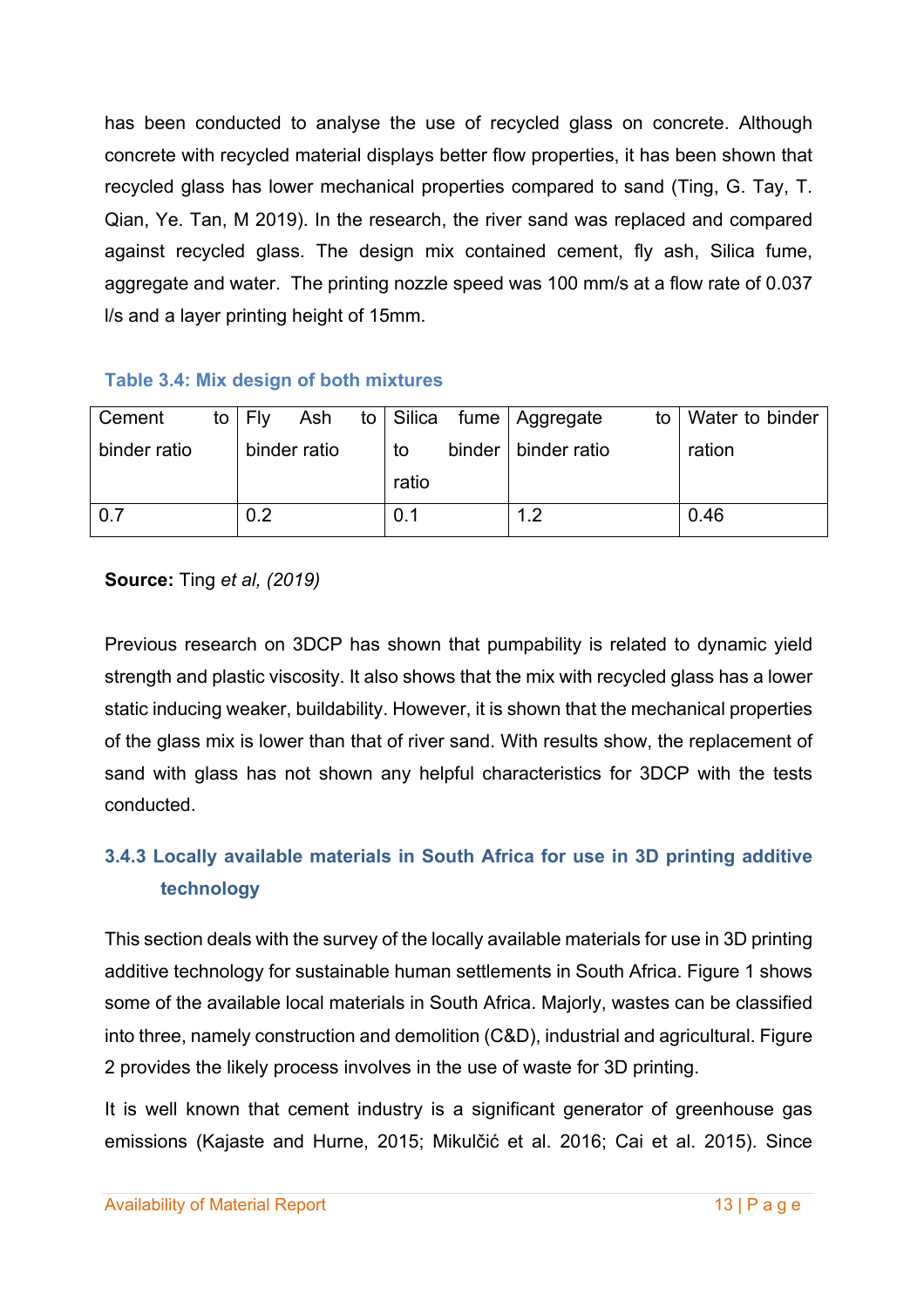cement is the most polluting ingredient of concrete/mortar, its use is commonly reduced through partial replacement by industrial by products such as fly ash, blast furnace slag, and silica fume (Lothenbach et al. 2011; Snellings et al. 2012; Juenger and Siddique, 2015). However, the amount of these industrial by products is expected to reduce in the future due to, e.g., the closing of coal power plants. Furthermore, these materials are not available everywhere. Developing countries, need to rely on different sources of "green" pozzolanic materials. It is known that processed/incinerated waste can be used as a partial replacement of cement, if its composition contains sufficient quantities and ratio of CaO and  $SiO<sub>2</sub>$  (Carr 2019).

Research has shown that certain wastes available in developing countries such as South Africa, possess such properties. Therefore, this review provides state of art literature on the use of different agricultural solid waste such as palm oil fuel ash (POFA), rice husk ash (RHA), sugarcane bagasse ash (SCBA), and bamboo leaf ash (BLA) in concrete production. It provides a systematic evaluation of the properties of selected agricultural wastes with regards to their intended use as cement replacement or aggregate replacement and general production processes to make them ideal for use and some challenges towards promotion of their use in concrete production. It also provides possible solutions that can be implemented after further studies/research is undertaken. The information provided in this paper should help researchers to widen their perspective about the suitability of various agricultural wastes and their influence in the production of a sustainable and greener concrete. It also highlights the research gaps with regards to the promotion of agricultural wastes in concrete production for future studies.

It should be noted that agricultural wastes can successfully be used in combination with binders other than ordinary Portland cement, such as lime and MgO cement. For example, Stevulova et al. (2018) developed a biocomposite comprising 40% hemp hurds, 29% MgO cement, and 31% water. Other examples include using rice husk ash and flax for creating biocomposites in combination with inorganic matrices (Son et al. 2017; Brzyski et al. 2017). This is a promising field of research, but is outside the scope of the current review.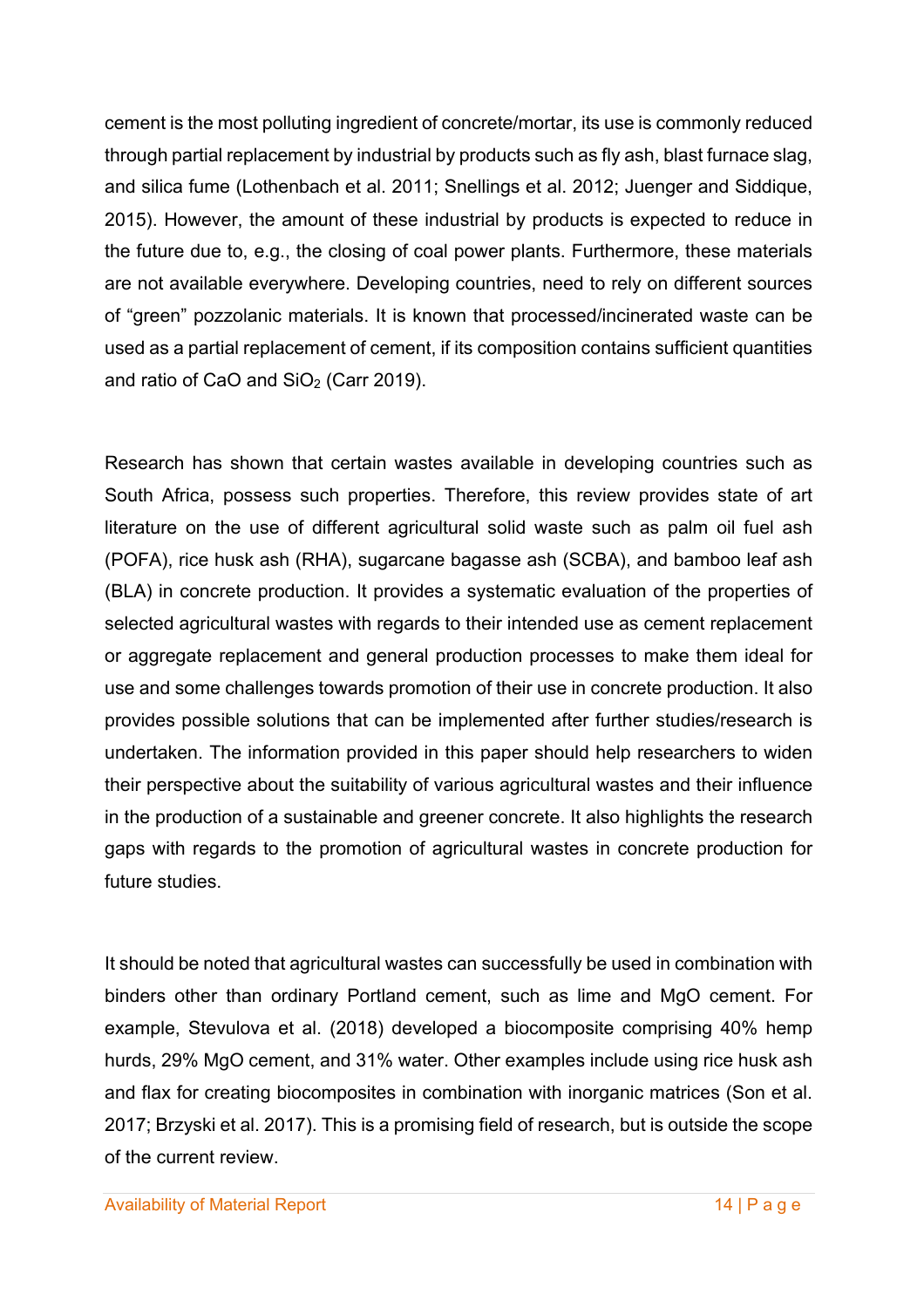This research will assess the possibility of using 100% industrial solid waste such as laterite, FGD gypsum, Aluminum slag and carbide slag for the production of high performance cementitious materials.



**Figure 3.1: Some of the identified local materials in South Africa**



#### **Figure 3.2: Typical process of using waste materials for 3D printing.**

#### **Some proposed mixes**

#### *Oil Sludge and Construction and Demolition Waste*

From a nearby location, oil sludge is collected, dried to extract moisture, and then sieved to achieve a standardized particle size. In the laboratory, the consistency of the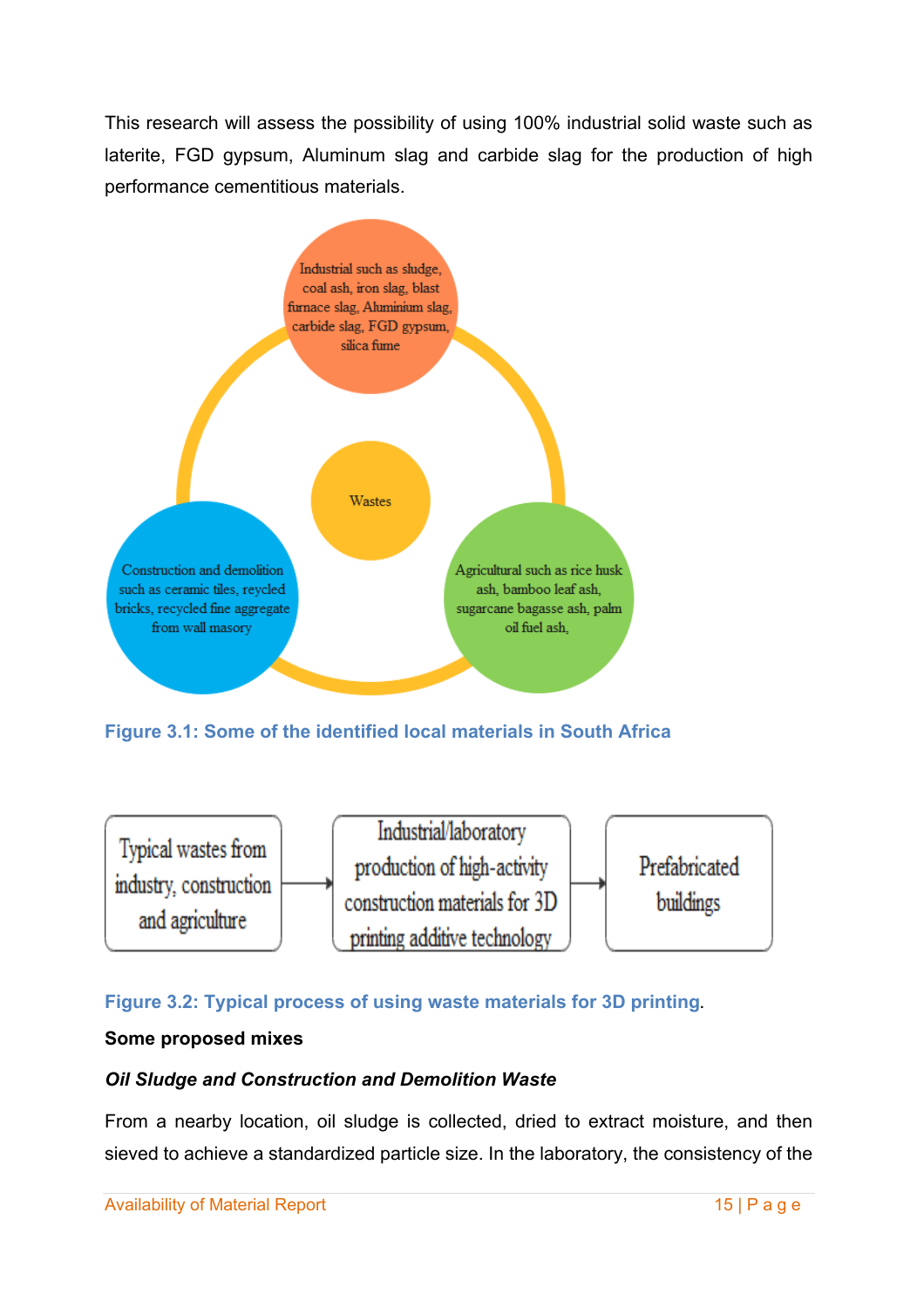oil sludge will be checked and analyzed to achieve the number of pollutants initially available. To assess the metals found in the oil sludge, an atomic absorption spectrophotometer will be used. Then the oil sludge together with recycled aggregates which will be derived from construction and demolition waste (C&D) mixed with cement and water to get concrete.

#### **Table 3.5: Mix for recycling oil sludge and C&D waste into building materials**

| <b>Concrete</b>                               | <b>Aggregate</b> | <b>Cement</b> |
|-----------------------------------------------|------------------|---------------|
| <b>Conventional Concrete</b>                  | Fine sand        | Cement        |
| Concrete from oil sludge<br>and C&D materials | Oil Sludge       | Cement        |



**Figure 3.3: Recycling processes of oil sludge and C&D waste into building materials**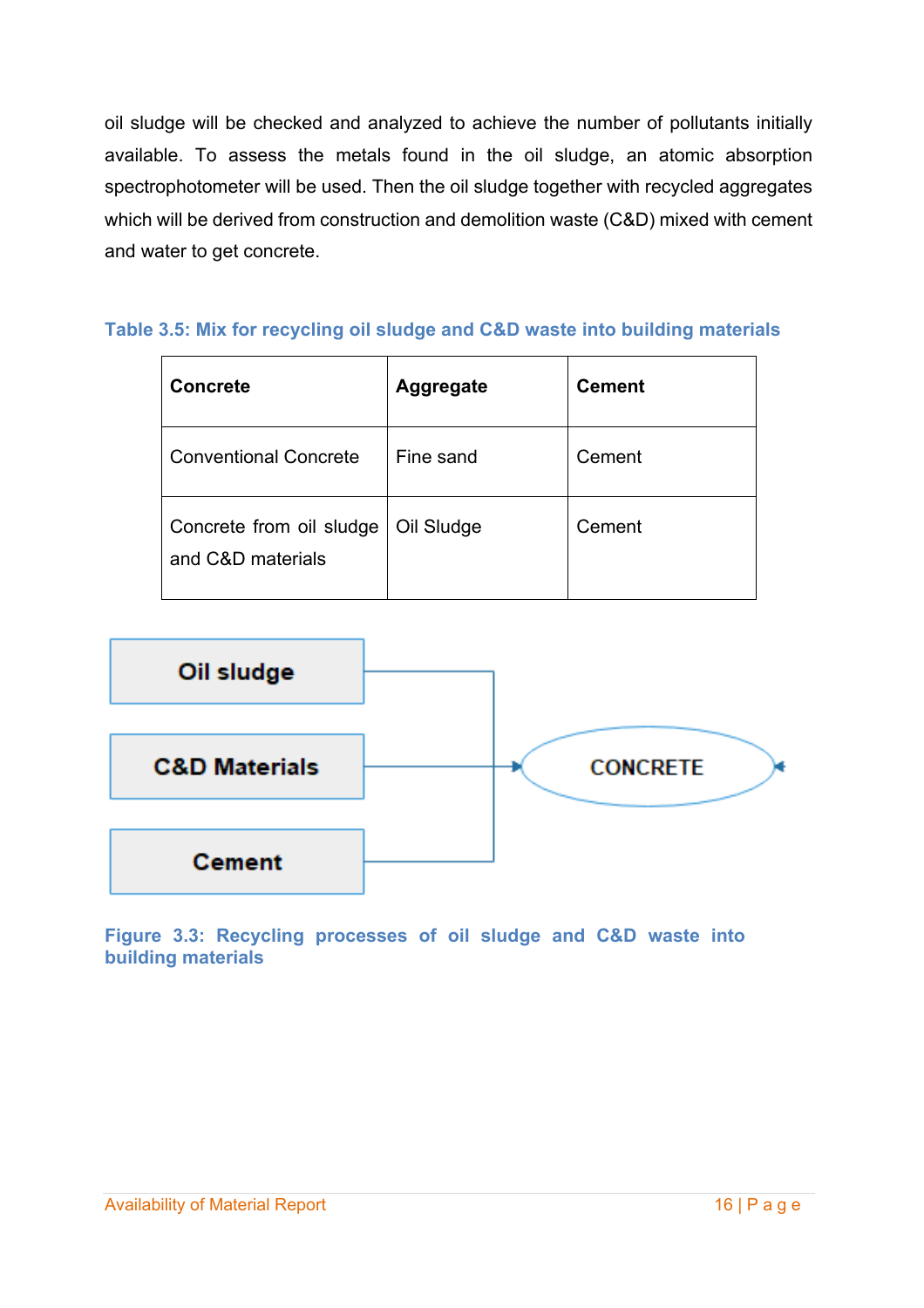#### **Table 3.6: Mix group**

|    | <b>MIXING</b> | <b>MATERIAL CONSTITUENTS</b>                                                                |
|----|---------------|---------------------------------------------------------------------------------------------|
| 1. | <b>MIX A</b>  | Cement $(1)$ + Fine sand $(2)$                                                              |
| 2. | <b>MIX B</b>  | Cement (1) + Oil Sludge Sand (2) + C&D (3) {as replacement for C&D<br>from $0\%$ to $100\%$ |
| 3. | <b>MIX C</b>  | Cement (1) + Fine sand (2) + Sludge (4) {as replacement for sludge<br>from $0\%$ to $100\%$ |

The recycling process as shown in Figure 3 will be carried out using oil sludge and C&D waste as the main aggregates to replace sand. The recycled aggregates are mixed with water and cement. Conventional block production processes such as material batching, mixing, compaction, and, curing will have applied. The different mixing ratio used in the material rationing will be adopted. After mixing, the handle manual compaction will be applied to mould the cubes with sizes of 150 x 150 x 150 mm<sup>3</sup>. The cubes produced will be cured for 3, 7, 14, 21, 28, 56, 90 days submersed in water. After which the cubes were taken to the Laboratory at the University to determine their compressive strength, density and water absorption ratio. Other test to be carried out on the concrete will be Slump test before leaving the batching plant, water permeability test, rapid chloride ion penetration test, initial surface absorption test and microstructural. This test will be carried out according to standard method as prescribed in British, Euro and South Africa standards. The Laboratory testing and analysis will be carried out according to standard methods as presented in Research Method Section.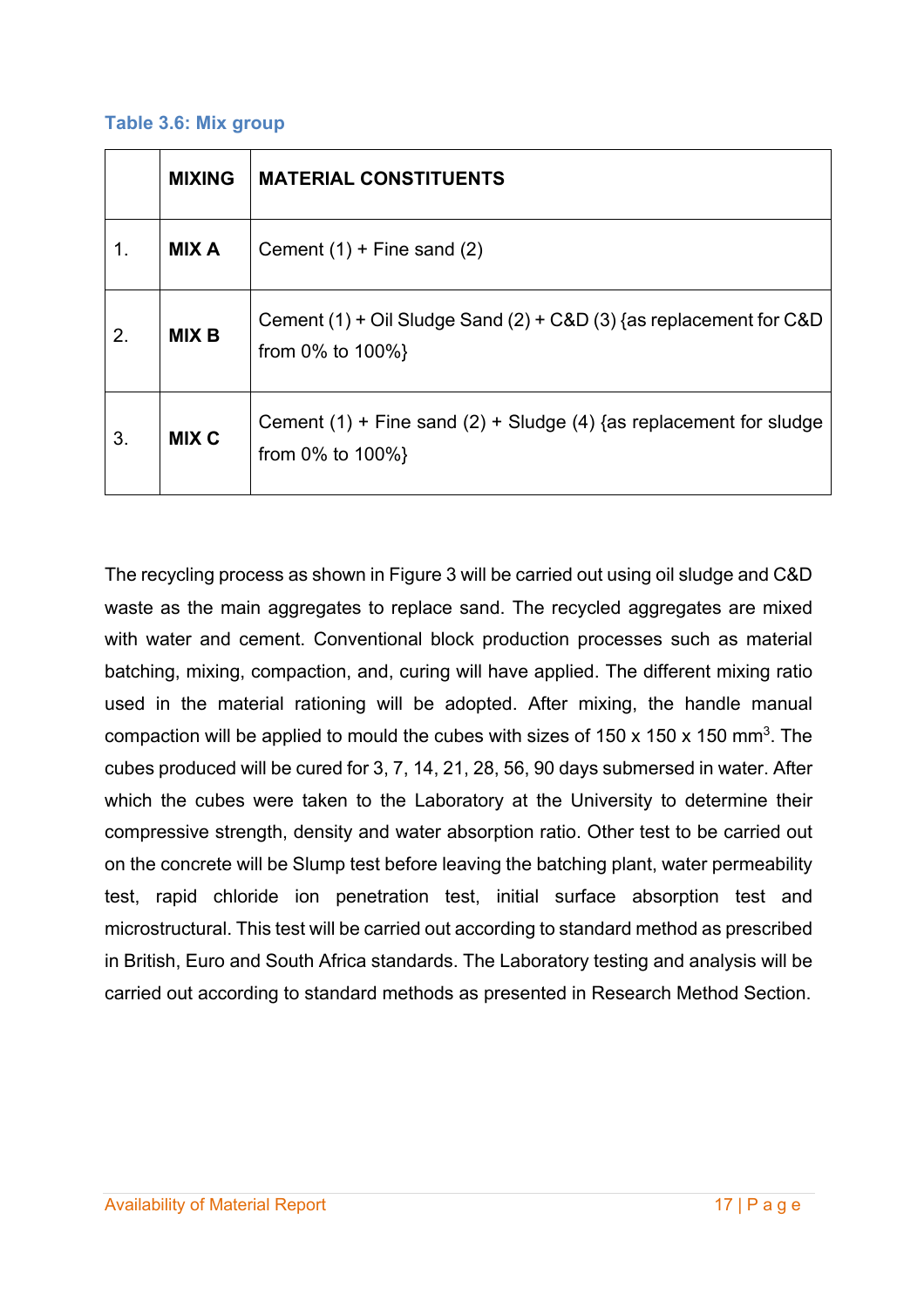### **4. Summary of Findings and Discussion**

The table below summarizes the materials required for the design mixes. The costs and local suppliers are also included.

|  |  |  | Table 4.1: Summary of results of obtained. |
|--|--|--|--------------------------------------------|
|--|--|--|--------------------------------------------|

| <b>ITEM</b>      | <b>MATERIAL</b>     | <b>SUPPLIER</b>           |          | <b>COST</b>       |
|------------------|---------------------|---------------------------|----------|-------------------|
| NO.              |                     |                           |          |                   |
| 1.               | Cement OPC 52.5 N   | <b>Builders Warehouse</b> |          | R 100 - R 150     |
|                  |                     | <b>Nationwide</b>         |          |                   |
| 2.               | Fly Ash             | <b>MAPEI</b>              | Chemical | R 2 per kg        |
|                  |                     | <b>Products</b>           | for      |                   |
|                  |                     | construction              |          |                   |
|                  |                     | Johannesburg              |          |                   |
| 3.               | Silica Fume         | <b>MAPEI</b>              | Chemical | R 5 per kg        |
|                  |                     | <b>Products</b>           | for      |                   |
|                  |                     | construction              |          |                   |
|                  |                     | Johannesburg              |          |                   |
| $\overline{4}$ . | Sand/Gravel         | <b>Builders Warehouse</b> |          | R 500 per 1000kg  |
|                  |                     | <b>Nationwide</b>         |          |                   |
| 5.               | Superplasticizer    | <b>MAPEI</b>              | Chemical | R 38.78 per liter |
|                  | Glenium             | Products                  | for      |                   |
|                  |                     | construction              |          |                   |
|                  |                     | Johannesburg              |          |                   |
| 6.               | Retarder            | <b>MAPEI</b>              | Chemical | R 12.89 per liter |
|                  |                     | Products                  | for      |                   |
|                  |                     | construction              |          |                   |
|                  |                     | Johannesburg              |          |                   |
| 7.               | Polypropylene Fibre | <b>MAPEI</b>              | Chemical | R 789.98 per 6 kg |
|                  |                     | Products                  | for      |                   |
|                  |                     | construction              |          |                   |
|                  |                     | Johannesburg              |          |                   |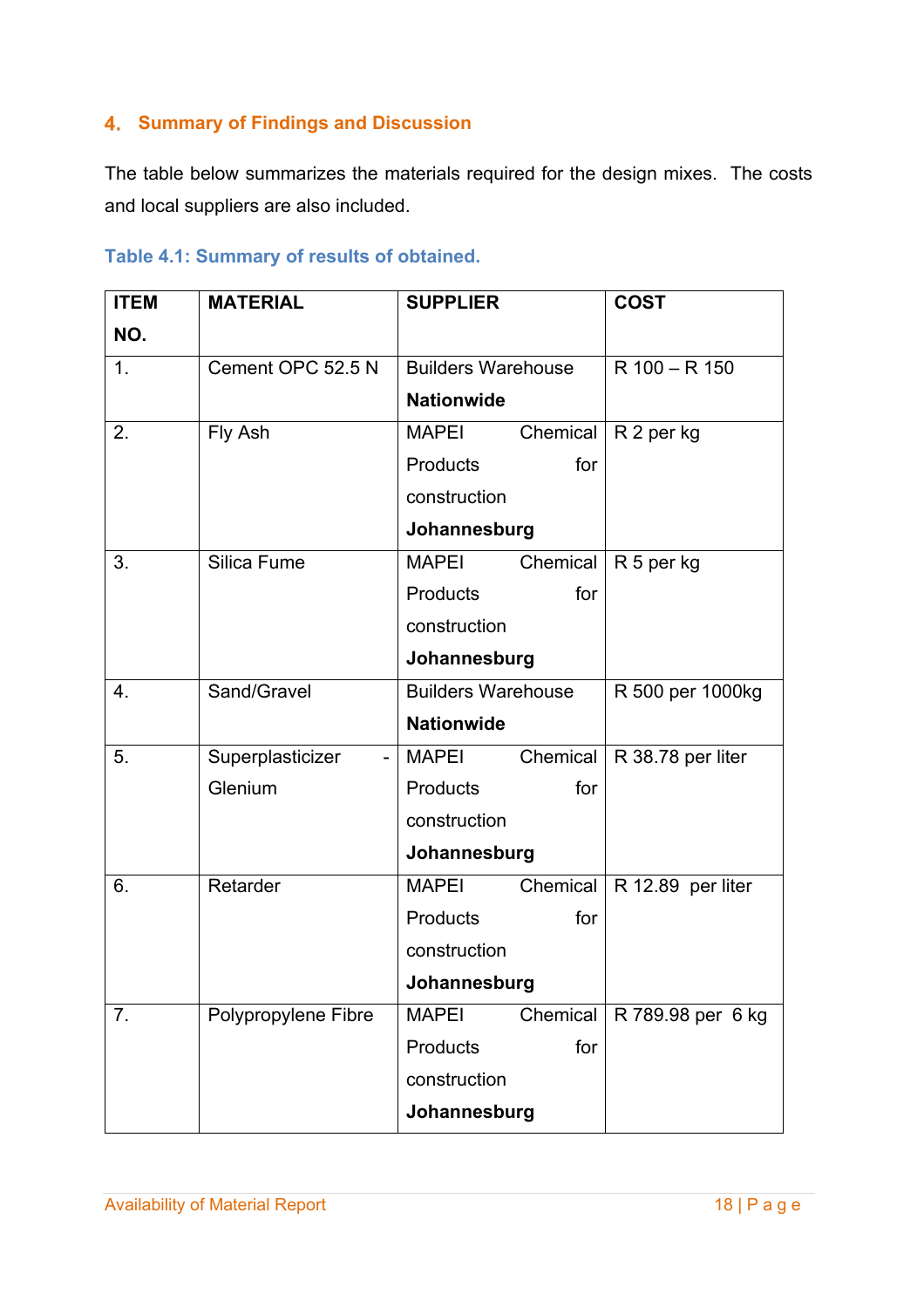| 8. | Crackstop                       | <b>MAPEI</b>    |     | Chemical   $R$ 62.00 per 600g |
|----|---------------------------------|-----------------|-----|-------------------------------|
|    | (Microfiber) Fiber              | <b>Products</b> | for |                               |
|    |                                 | construction    |     |                               |
|    |                                 | Johannesburg    |     |                               |
|    |                                 |                 |     |                               |
| 9. | Apis Cor Pre-blended   APIS COR |                 |     | R 2 200 per 70 kg             |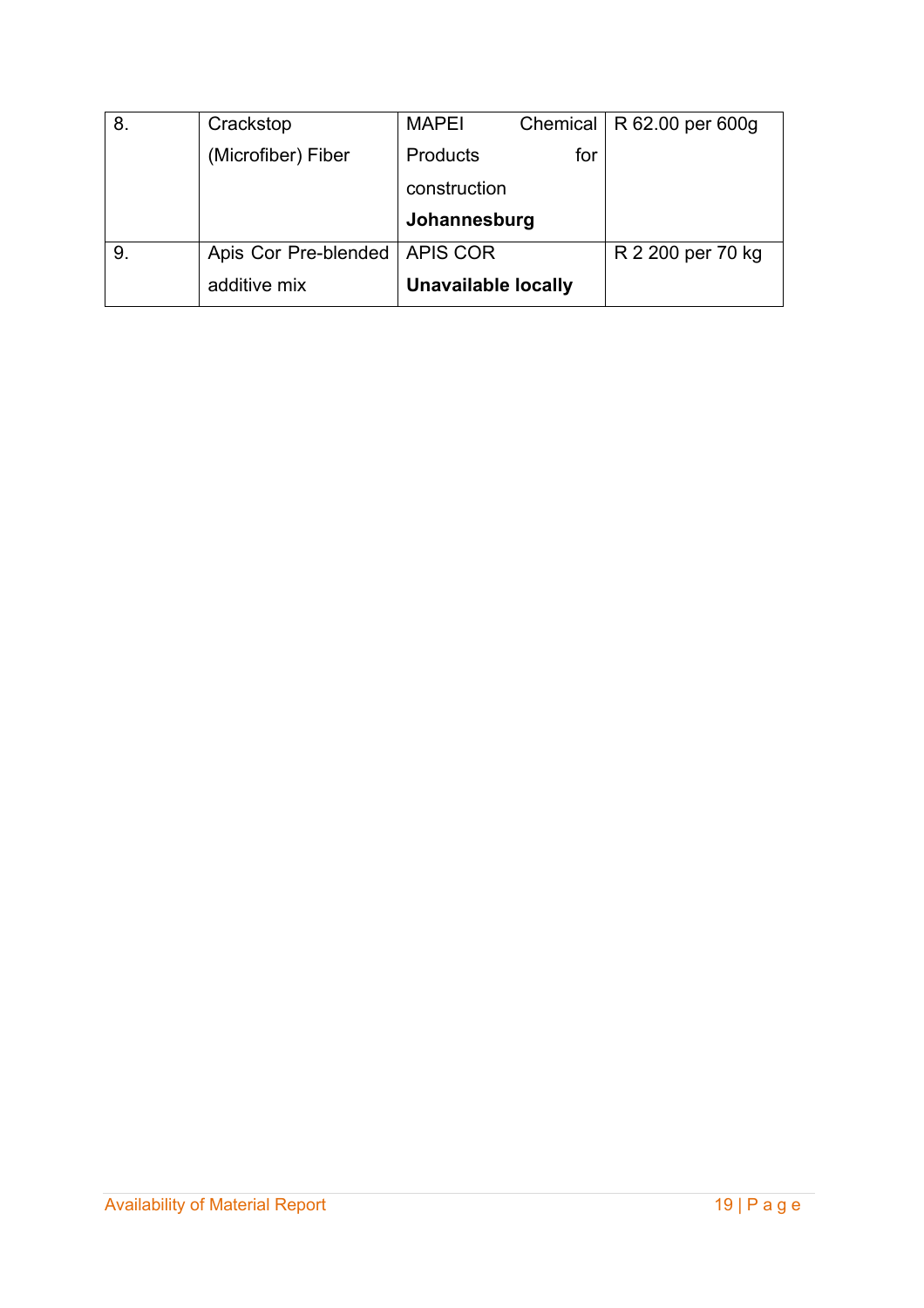#### **Conclusion and Recommendations**

Based on **table 4.1** there are primarily nine materials required for 3DCP. Namely, Cement OPC 52,5N, Fly Ash, Silica Fume, Sand/Gravel, Superplasticizer, Retarder Polypropylene fiber, Crackstop fiber and Pre-blended additives mix.

These materials are fortunately readily available in South Africa. The suppliers identified locally are Builders Warehouse who have a national distribution footprint and Mapei chemical products for constructions who are based in Johannesburg. The only materials that are not available locally are the pre-blended additive mix from Apis Cor. This will only be an option if an Apis Cor robotic arm printer is procured. In conclusion, materials for 3DCP are available locally for 3DCP applications.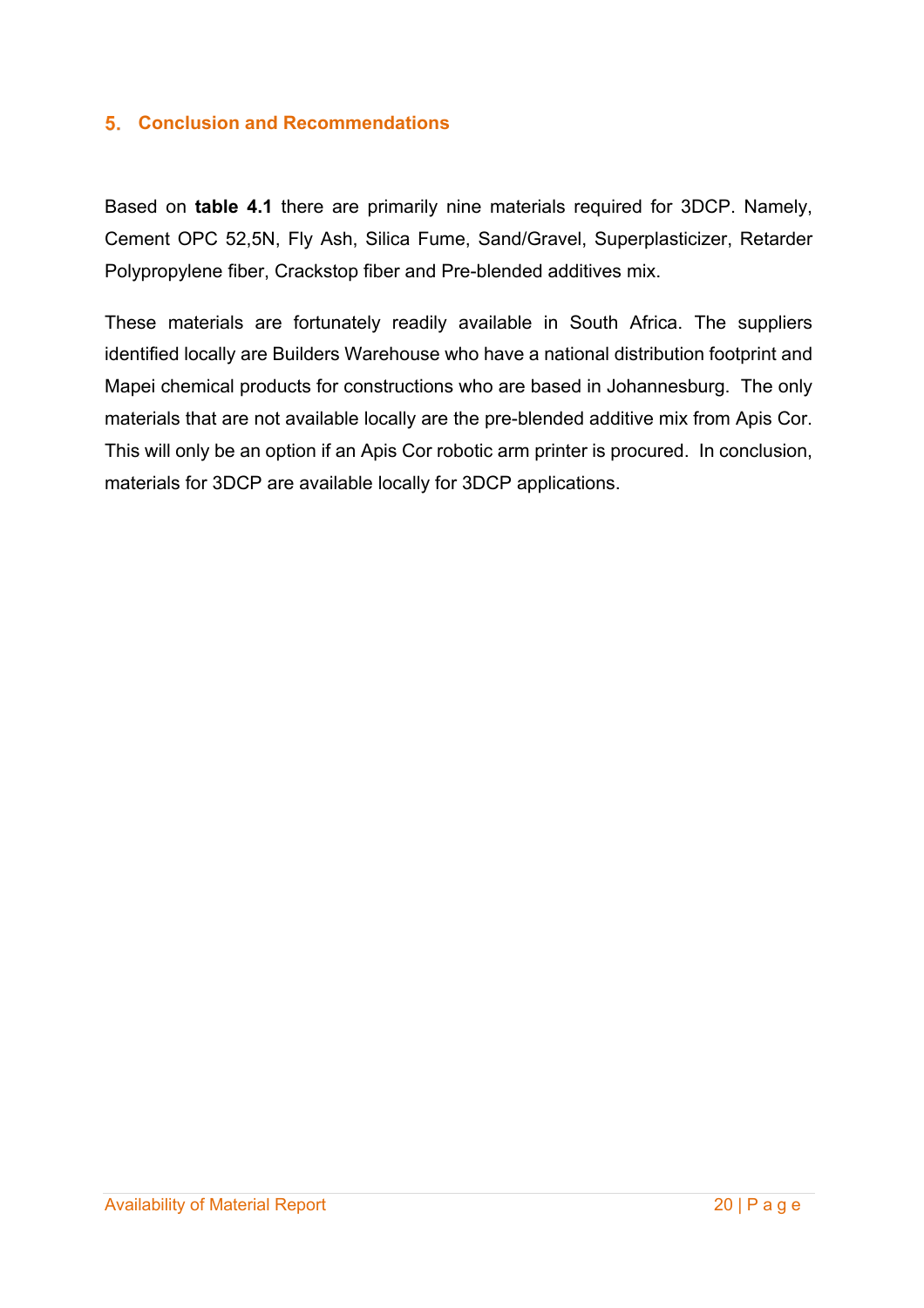#### **References**

Addis, B. (1994). Portland cement and cement extenders. *Fulton's Concrete Technology,Midrand, South Africa.*, 2–7.

Addis, B. (2009). Concrete mix proportioning and Fundamentals of concrete. *By Cement and Concrete Institute. Midrand, South Africa*.

Airey, J, Nicholls, S, Taleb , H, Thorley (2012). Design Project Mega scale 3D Printing. *Masters*.

Apis-cor. (2019). *3D Printed Homes | Apis Cor | United States*. https://www.apiscor.com/

Banfill, P. F. G. (2003). The rheology of fresh cement and concrete-A review. *11th International Cement Chemistry Congress*.

Blezard, R. G. (1981). Technical aspects of Victorian cement. *Chemistry and Industry*.

Bye, G. C. (2011). Portland Cement. *The French Institute of Science and Technology for Transport, Development and Networks*.

Chiesi, C W, Myers, D F & Gartner, E. M. (1992). Relationship Between Clinker Properties and Strength Development in the Presence of Additives. *Fourteenth International Conference on Cement Microscopy*.

Cobod. (n.d.). *BOD2 - Modular 3D Construction Printer available now*. Retrieved April 19, 2020, from https://cobod.com/bod2/

Feng, X & Clark, B. (2011). Evaluation of the Physical and Chemical Properties of Fly Ash Products for Use in Portland Cement Concrete. *World of Coal Ash Conference*.

Ferron, R P, Greogori, A, Sun, Z & Shah, S. P. (2007). Rheological method to evaluate structural buildup in self-consolidating concrete cement pastes. *ACI Mater J 104:242– 250*.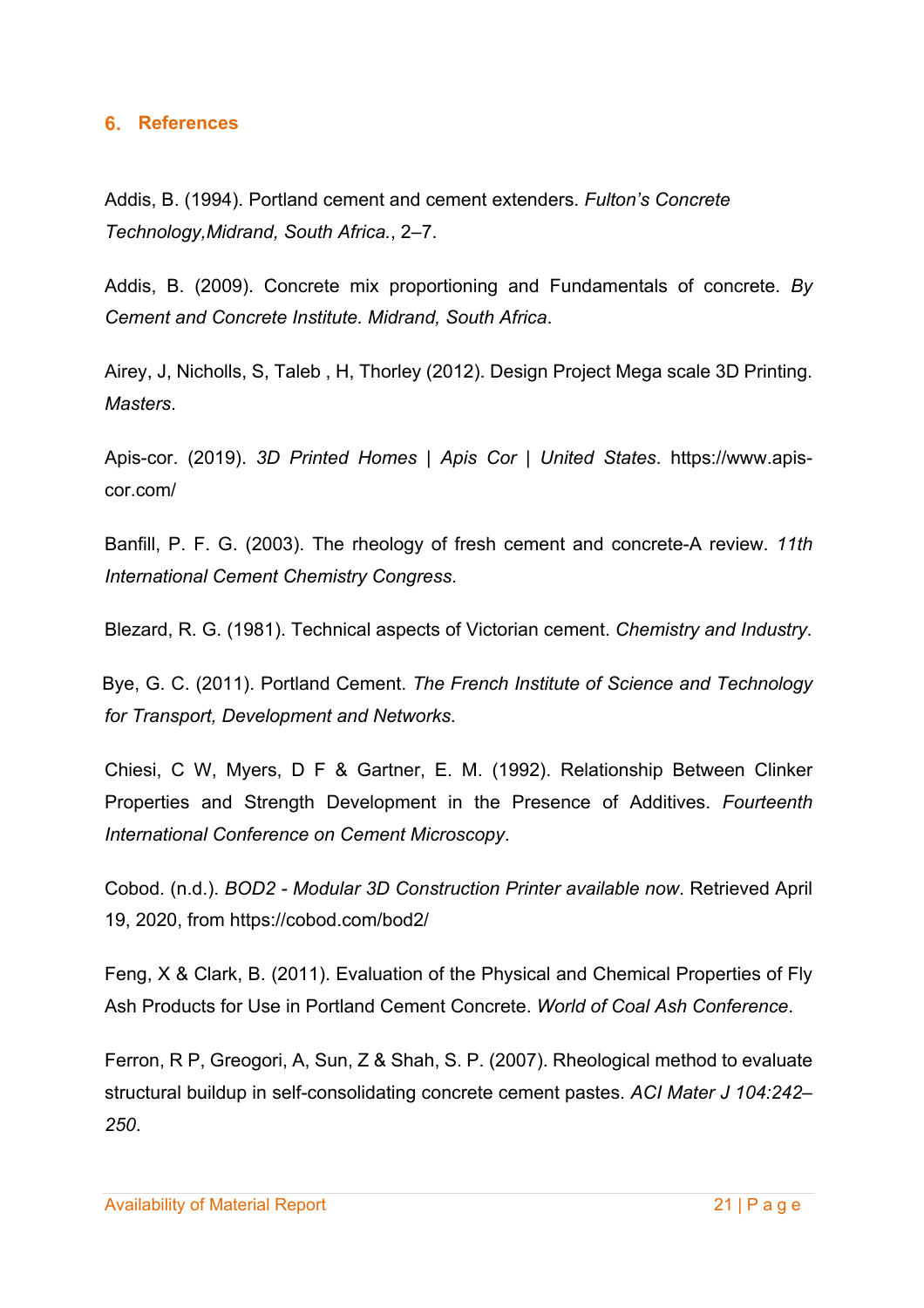Forrester, J. A. (1970). A Conduction Calorimeter for the Study of Cement hydration. *Cement Tech*, *1*, 95.

Gelardi, G. & F. R. J. (2016). Working mechanisms of water reducers and superplasticizers. *Sci. Technol. Concr. Admix*.

Gosselin, C., Duballet, R., Roux, P., Gaudillière, N., Dirrenberger, J., & Morel, P. (2016). Large-scale 3D printing of ultra-high performance concrete - a new processing route for architects and builders. *Materials and Design*, *100*, 102–109. https://doi.org/10.1016/j.matdes.2016.03.097

Gopalan, M. (1996). Sorptivity of fly ash concrete. *Cement and Concrete Research*.

Greszczyk, S. & K. L. (1991). The Influence of Chemical Composition of Cement on the Rheological Properties. *Rheology of Fresh Cement and Concrete*.

Güneyisi, M & Gesoğlu, Z. (2004). Eco-efficient concrete: Performance of selfcompacting concrete (SCC) with high volume supplementary. *Cementitious Materials (SCMs)*.

Kellerman, J & Crosswell, S. (2009). Properties of fresh concrete. *Fulton's Concrete Technology, Cement and Concrete Institute Midrand, South Africa*.

Khan, M I & Siddique, R. (2011). Utilization of Silica Fume concrete. *Review of Durability Properties.*, *57*.

Khayat, K H, Omran, A F, Naiji, S, B. P. & Y. A. (2012). Field oriented test methods to evaluate structural build up at rest of the flowable mortar and concrete. *Materials and Structures*.

Khoshnevis, B. (2004). Automated construction by contour crafting - Related robotics and information technologies. *Automation in Construction*, *13*(1), 5–19. https://doi.org/10.1016/j.autcon.2003.08.012